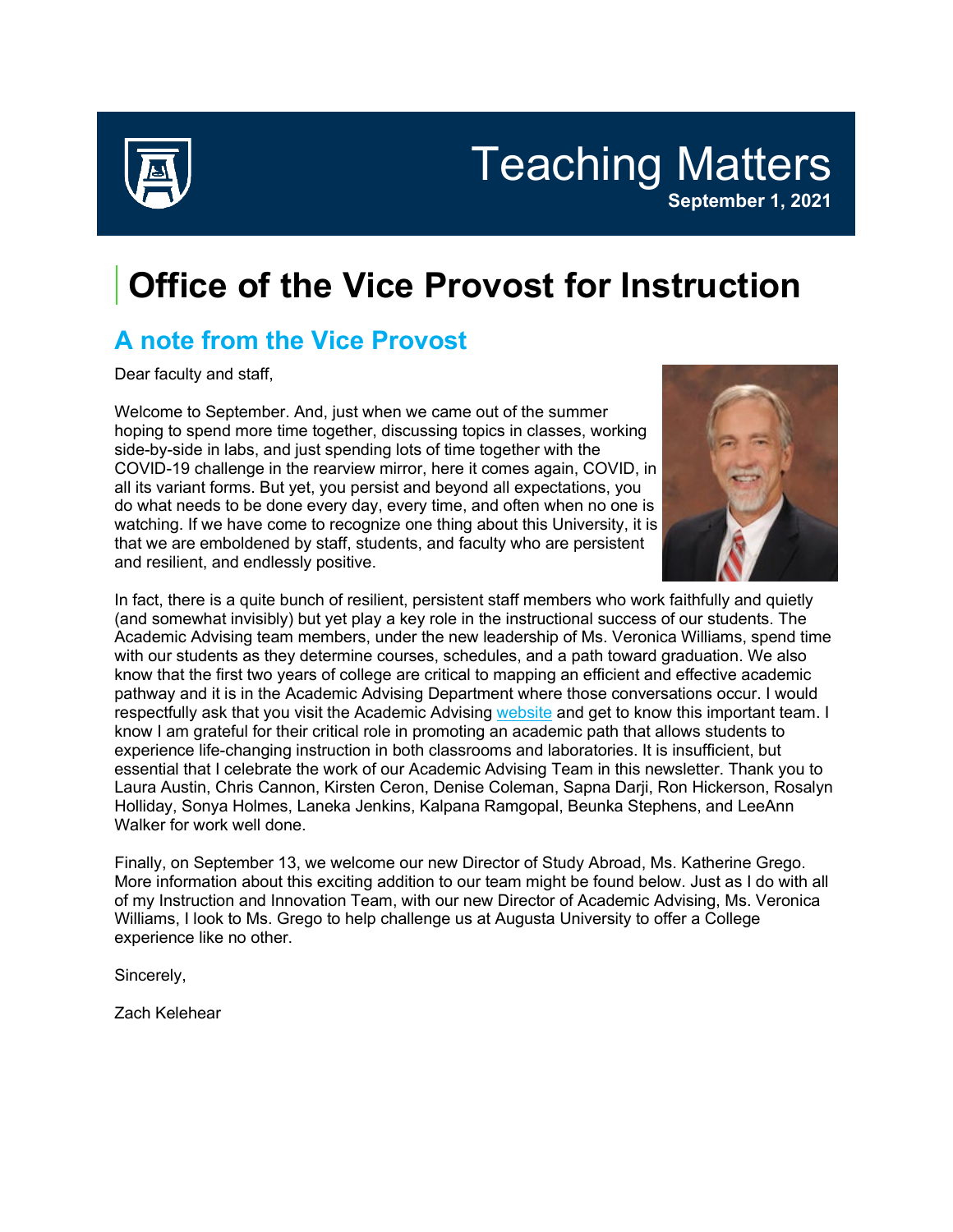## **Innovation Updates**



#### **[Katherine Grego names Director of Study](https://auginstruction.us.newsweaver.com/1thdod2jd7/n0tea2i3s4fs0clokiabax?lang=en&a=1&p=7722055&t=2188137)  [Abroad](https://auginstruction.us.newsweaver.com/1thdod2jd7/n0tea2i3s4fs0clokiabax?lang=en&a=1&p=7722055&t=2188137)**

Katherine Grego, who will join Augusta University in September, comes from Columbus State University, where she has served as the study abroad coordinator for the Center for Global Engagement since 2018. Prior to that, she served as a study abroad graduate assistant and the coordinator of the American Cross-Cultural Experience Program at Columbus State.

View the full article on [Jagwire.](https://auginstruction.us.newsweaver.com/1thdod2jd7/80sazrc7gkms0clokiabax/external?a=5&p=7722055&t=2188137)

#### **[CII's Hidden Gem](https://auginstruction.us.newsweaver.com/1thdod2jd7/p7ozqqo76sas0clokiabax?lang=en&a=1&p=7722055&t=1546057)**

Did you know within the Center for Instructional Innovation, Rhonda Powell provides not only technical Illustration but also large format printing and lamination to students, faculty and staff? We are pleased to offer a variety of printing and finishing options. Our qualified staff is willing to answer any questions you may have and will assist you with your projects. We welcome the opportunity to help you with your large format printing and lamination needs.





#### **[Seize the Power of Experiential Learning](https://auginstruction.us.newsweaver.com/1thdod2jd7/1fks45mlr2is0clokiabax?lang=en&a=1&p=7722055&t=2105149)**

Ready to kick your teaching into high gear and try something new? Tired of delivering the same old lectures to tired student faces? Explore multiple ways to integrate experiential learning into your courses and curriculum through Steven Mintz's article [Seize the Power of](https://auginstruction.us.newsweaver.com/1thdod2jd7/n64wscgzhgls0clokiabax/external?a=5&p=7722055&t=2105149)  [Experiential Learning.](https://auginstruction.us.newsweaver.com/1thdod2jd7/n64wscgzhgls0clokiabax/external?a=5&p=7722055&t=2105149)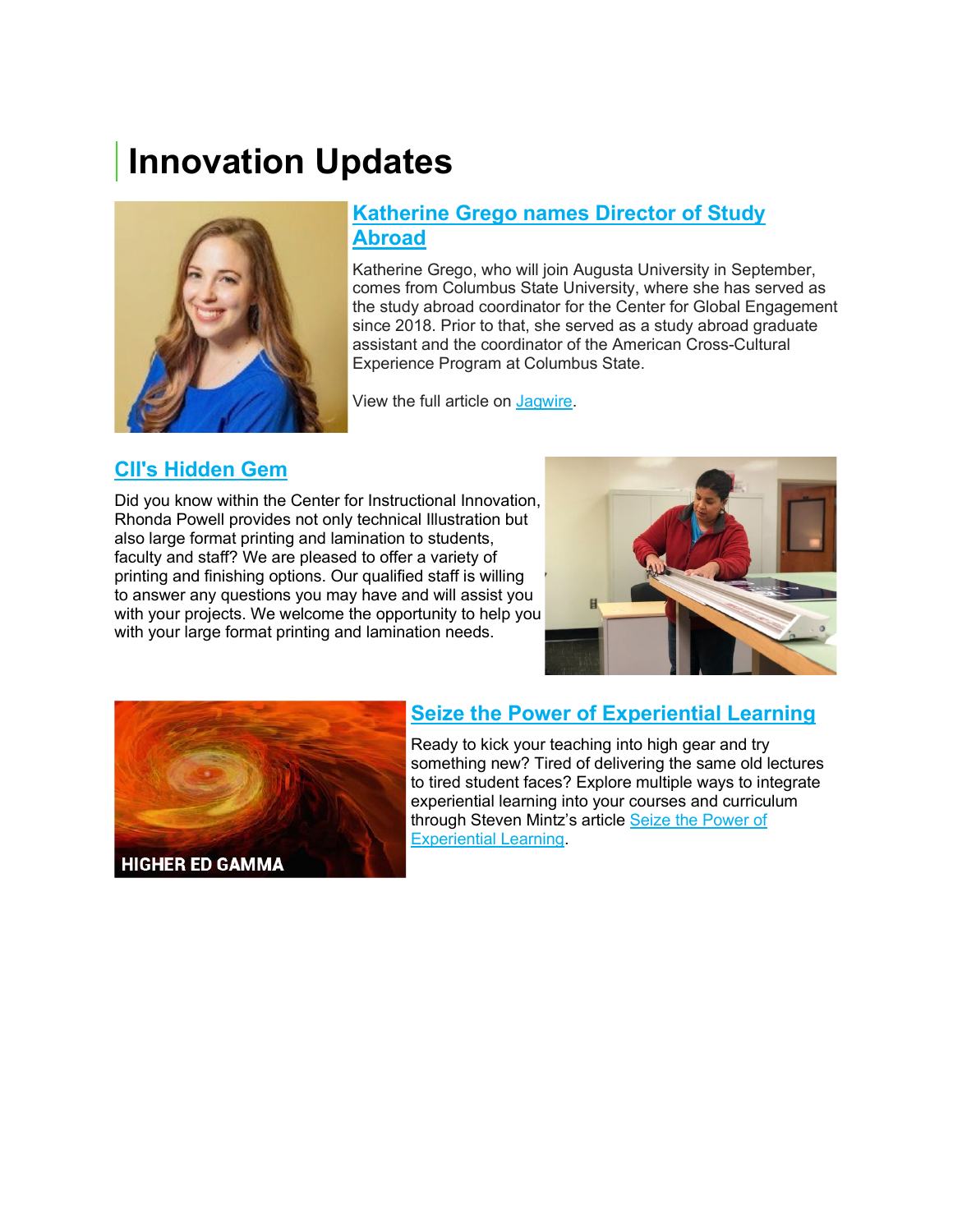#### **[Engaging with International Colleagues](https://auginstruction.us.newsweaver.com/1thdod2jd7/1ad6x65v4mhs0clokiabax?lang=en&a=1&p=7722055&t=2102921)**

Over many prior editions of the Teaching Matters newsletter, we have introduced you to members of the AU international community through personal profiles of faculty, students, and visiting scholars. As you begin this semester, we encourage you to consider the importance of unique culture when engaging with members of the international community who were raised, educated, or trained in other cultures. We invite you to consider *The Culture Map*, by Erin Meyer, as a source for broadening your understanding of how your international colleagues, students, and visiting scholars may behave and communicate differently from you and others in the AU learning environment.





#### **[Affordable Learning Georgia Grant](https://auginstruction.us.newsweaver.com/1thdod2jd7/3s5joeh833rs0clokiabax?lang=en&a=1&p=7722055&t=2105041)  [Opportunity](https://auginstruction.us.newsweaver.com/1thdod2jd7/3s5joeh833rs0clokiabax?lang=en&a=1&p=7722055&t=2105041)**

Affordable Learning Georgia has opened a call for grant proposals. This is an opportunity to transform your classes from a traditional textbook model, to a low-cost/no-cost alternative, which has been shown to improve student retention and persistence. If you should have any questions about applying for a grant or converting your class to affordable materials, feel free to contact any of Augusta University's ALG Champions: Melissa Johnson, ALG Library Champion, Clement Aubert, ALG Faculty Champion, or Stacy Kluge, ALG Design Champion.

#### **[University Libraries Celebrates Free](https://auginstruction.us.newsweaver.com/1thdod2jd7/1pqcnelylsds0clokiabax?lang=en&a=1&p=7722055&t=2102920)  [Comic Book Day](https://auginstruction.us.newsweaver.com/1thdod2jd7/1pqcnelylsds0clokiabax?lang=en&a=1&p=7722055&t=2102920)**

The University Libraries celebrated their 2nd annual Free Comic Book Day (FCBD) on August 18th, 2021. This yearly event encourages people of all ages to partake in the reading (and grabbing) of a free comic or two! FCBD was created to bring awareness to the comics industry and introduce new readers to the medium. Festivities occur in comic book shops and libraries all over the country, where activities include giveaways, cosplay contests, panels hosted by comics creators, and more.

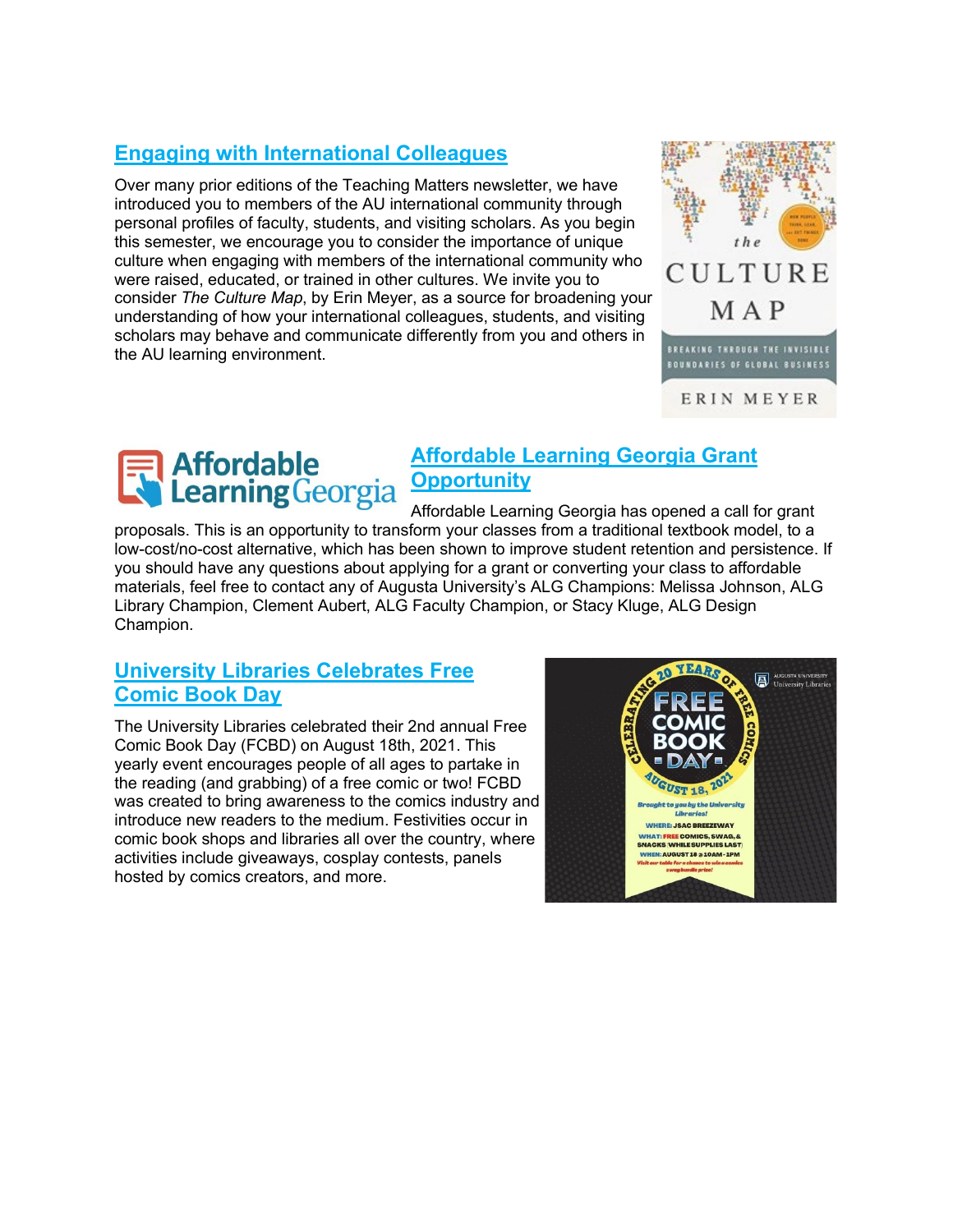

#### **[Study Abroad/ Away Fair](https://auginstruction.us.newsweaver.com/1thdod2jd7/19jktv9mwqns0clokiabax?lang=en&a=1&p=7722055&t=2188089)**

Studying abroad or away just may be the single experience in your education that changes your life. Come to this event to meeting faculty leading future programs and learn more about what AU has to offer with studying abroad or away (domestic).



### **[Tutoring and Coaching at ASC](https://auginstruction.us.newsweaver.com/1thdod2jd7/1qwcsa3pw0fs0clokiabax?lang=en&a=1&p=7722055&t=2188089)**

Tutoring and coaching began on August 23rd. Students can go to [https://www.augusta.edu/academicsuccess/](https://auginstruction.us.newsweaver.com/1thdod2jd7/rpnqa4owvw3s0clokiabax/external?a=5&p=7722055&t=2188089) to see the schedule for all of our subjects and make an appointment to meet with a peer educator.



### **[Career Services September Events](https://auginstruction.us.newsweaver.com/1thdod2jd7/dupo96e3dnts0clokiabax?lang=en&a=1&p=7722055&t=2188090)**

Career Services has a variety of sessions scheduled for September. Students can register for any program by contacting Career Services at [careercenter@augusta.edu](mailto:careercenter@augusta.edu) or 706-737-1604.

# **View Previous Teaching Matters Issues**

Need to refer back to a recent issue of the Office of Instruction and Innovation's Teaching Matters? Each monthly issue of Teaching Matters has also been preserved in Scholarly Commons. A note by the Vice Provost for Instruction, Dr. Zach Kelehear, introduces the issue each month. Table of Contents include information in the areas of Innovation Updates, Faculty and Staff Updates, and Student Updates. See the complete collection on the [Augusta University Open Repository](https://auginstruction.us.newsweaver.com/1thdod2jd7/c395w2kbz9os0clokiabax/external?a=5&p=7722055&t=1476977)

[Forward to a friend](https://auginstruction.us.newsweaver.com/1thdod2jd7/1bmbvce9xmgs0clokiabax?lang=en&a=6&p=7722055&t=127598) | [Archive](https://auginstruction.us.newsweaver.com/1thdod2jd7/1fsxxty29a0s0clokiabax/external?a=6&p=7722055&t=127598)

This email was sent to all Augusta University faculty. © 2021 Augusta University.